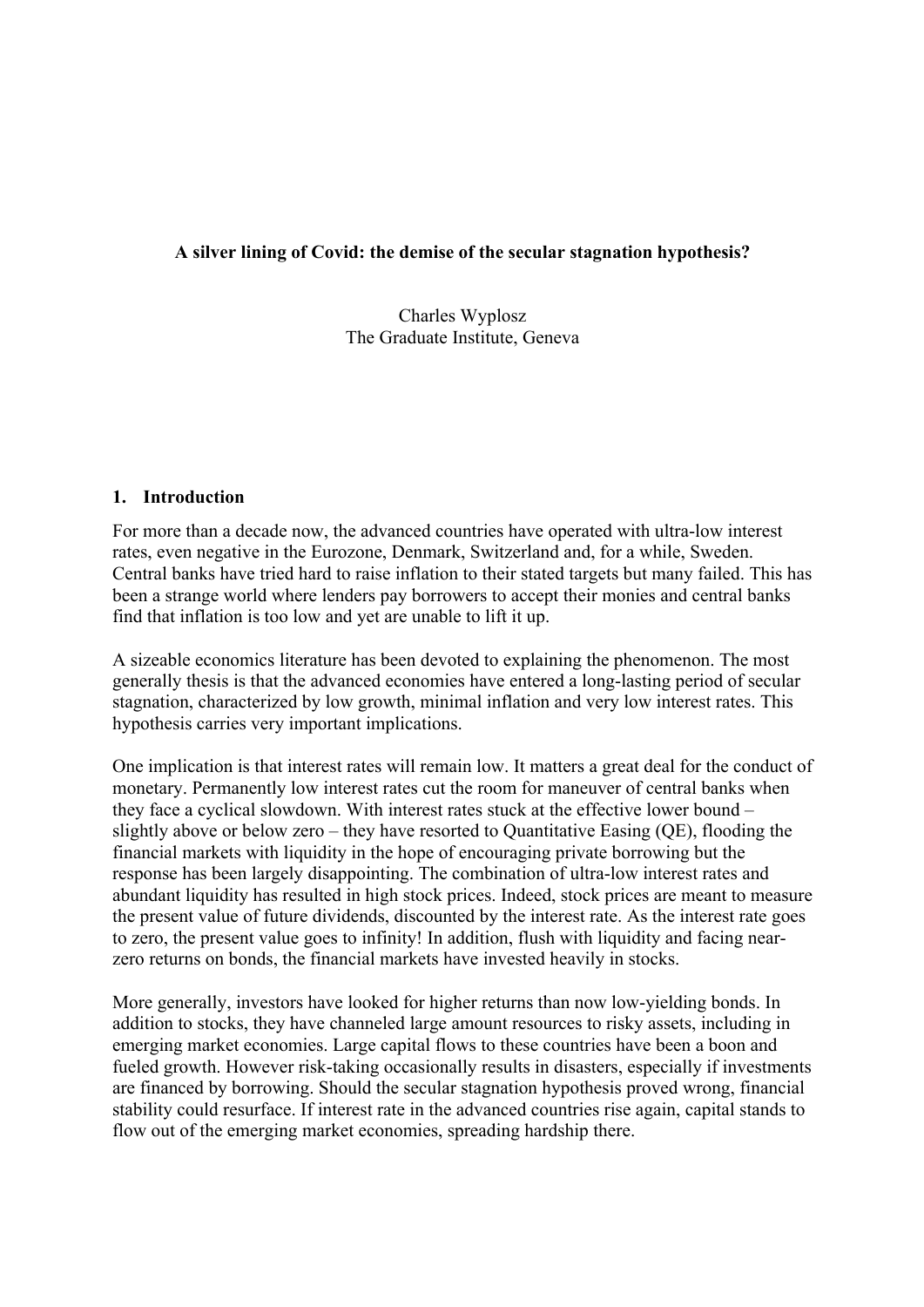Another important implication is that monetary policy will not play the macroeconomic stabilization role that it has performed with great effectiveness before the decline in interest rates. We have grown accustomed to central banks taking responsibility for dealing with business cycles as they were anchoring inflation to their stated targets. Fiscal policy instead was seen as too complicated as a macroeconomic stabilization instrument. Its effectiveness was sometimes considered as weak because some research concluded that the famed fiscal multiplier was low and sometimes even negative (Alesina et al., 2019). The ability to use this instrument was in doubt given the importance of political considerations that shape budgets. In fact, in many countries, there is evidence that fiscal policy has often been used in a procyclical way, amplifying fluctuations rather than moderating them, or at best acyclical, with no impact (Alesina et al. 2011; Jaimovich and Panizza, 2007; Fatas, 2019, Gootjes and de Haan, 2021).

Finally, the prospect of a long period of low interest rates has led Blanchard (2019) and others to argue that public borrowing can be expanded securely. At a time when public debts have reached high levels, this policy prescription is disquieting.

This paper wonders whether the secular stagnation hypothesis is valid and proposes an alternative explanation of the era of low interest rates (Section 2). It suggests an alternative explanation (Section 3) and shows that the post-Covid recovery may allow us to pass judgment on the alternatives (Section 4). It then examines how we will know (Section 5).

# **2. The secular stagnation hypothesis**

### 2.1 The hypothesis in a nutshell

The case for secular stagnation has been made forcefully by Summers (2015). Initially proposed by Hansen (1939) in the wake of the Great Depression this theory posits that savings are too large, or consumption is too low. Weak demand limits growth, which eliminates inflation pressure. Excess savings depress interest rates. Productive investment is not buoyed by low borrowing costs because of slow growth. Hansen emphasized a declining demography, which would lead people to raise savings to provide for old-age retirement as fewer young people would provide for their late years. While also mentioning demography, Summers and others list a lnumber of causes.

One reason for higher savings is that new financial regulation adopted after the Global Financial Crisis has forced banks and other financial institutions to restrict lending. This, in turn, reduces consumption and investment spending. Regulation has also led financial institution, including insurance companies, to acquire large amounts of safe assets, which are in insufficient supply, leading to low interest rates (Caballero et al., 2017). Another reason is that rising wealth inequality has transferred purchasing to the rich, who save much more than the poor (Mian et al., 2029). Summers (2015) also observes that the cost of technology-driven productive investments has declined. This means that firms need to spend less on this kind of investment to produce a given volume of goods or services.

### 2.2 Testing the hypothesis requires time

Secular stagnation is a hypothesis. It has been widely accepted as a description of the current situation. The reason seems to be that it matches some stylized facts, but so do other hypotheses. The problem is that formal testing is nearly impossible because many things may be happening at the same time. For example, it is true that the price of productive equipment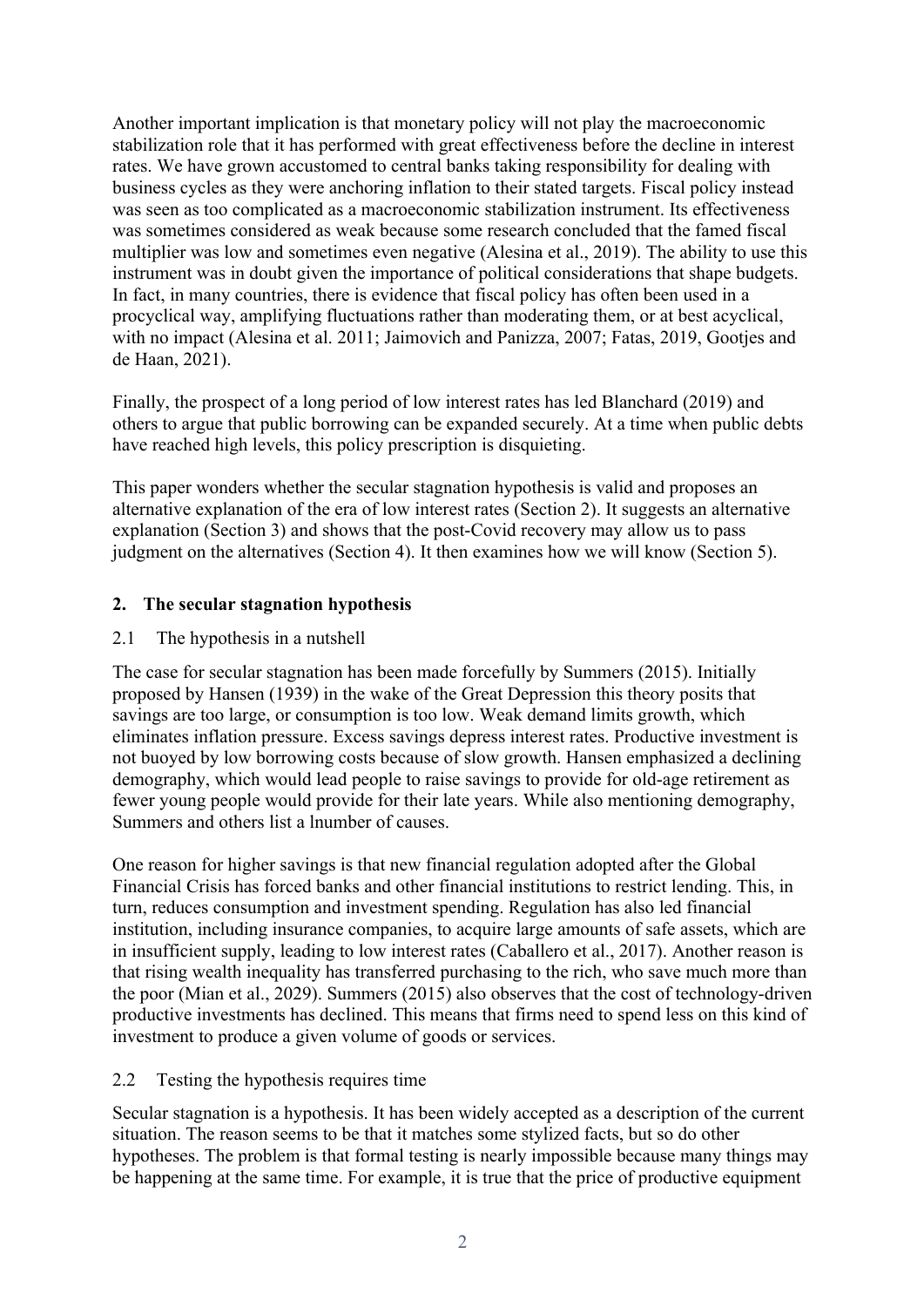that heavily uses information technology has declined because innovations keep lowering the costs of production while performance is rising (think of computer chips). However, in the past, such technological advances have triggered an acceleration of growth, which was sustained over decades. Examples of these innovations include the steam engine, electricity and the combustion engine, which produced the industrial revolution. In fact, Gordon (2012) has recently warned us that the current "IT revolution" is no match to these previous innovations and that its poor contribution to technological advances explains lower growth. Thus, two opposite hypotheses purport to explain the same phenomenon. In order to test one hypothesis against the other, we need a much longer observation period, unfortunately.

Much the same can be said about the impact of declining demography. Recent work by Goodhart and Pradhan (2020) argue the opposite. Old people will be more numerous and they dissave. The decades of low inflation are the result of a large effective increase in labor supply as China and Eastern Europe broke from economic isolation and joined the global economy, cutting wage growth. Lower future labor supply, in this view, will provoke more dynamic wage growth. It may take a couple of decades to find out.

Other disquieting issues arise. For instance, the presumed decline in savings does not appear in data for the advanced countries, where secular stagnation is presumed to be taking place. It is true, however, that savings have risen globally over the last decade or two. The proponents of secular stagnation correctly argue that, in this day and age of financial globalization, this is the correct measure. However, the increase in global savings is down to one country, China. It is explained by a host of policy choices such as income distribution that favors firms at the expense of households, financial repression, poor welfare policies (health, retirement) or central controls that encourage productive investments. These choices can be reversed, and are likely to be reversed because they slow growth down.

### 2.3 Doubts about the hypothesis

A major reason to be skeptical about this hypothesis is the data. Nearly all the papers that develop it provide the evidence of sharply declining interest rates since the 1980s. But this is the period when inflation reached a climax in most developed countries, pushing interest rates up. Central banks then shifted their policies toward bringing inflation down, and they succeeded. As inflation receded, so did the interest rates.

The problem with this evidence is that it ignores what happened before. Figure 1 displays the interest rate on UK consols since 1703, probably the series that goes furthest back in time. It clearly shows that the 1980s saw a historical peak. The sharp fall that came after the peak marked a return to normality, not any new phenomenon. If anything, the interest rate stabilized in the early 2000s at a level above the historical average. However, the further decline, following the Global Financial Crisis, brought the rate to a historical low.

Figure 1 also displays the inflation rate. Given the high volatility of inflation over the  $18<sup>th</sup>$  and 19<sup>th</sup> century, the figure presents its average over 10 years. It confirms that the peak of the interest rate during the 1980s and its subsequent decline is related to the evolution of inflation.<sup>1</sup> It may also be noted that the rise of global savings due to China's emergence occurred in the 2000s, long after the interest rate peaked.

<sup>&</sup>lt;sup>1</sup> The previous high inflation episode corresponds to World War I.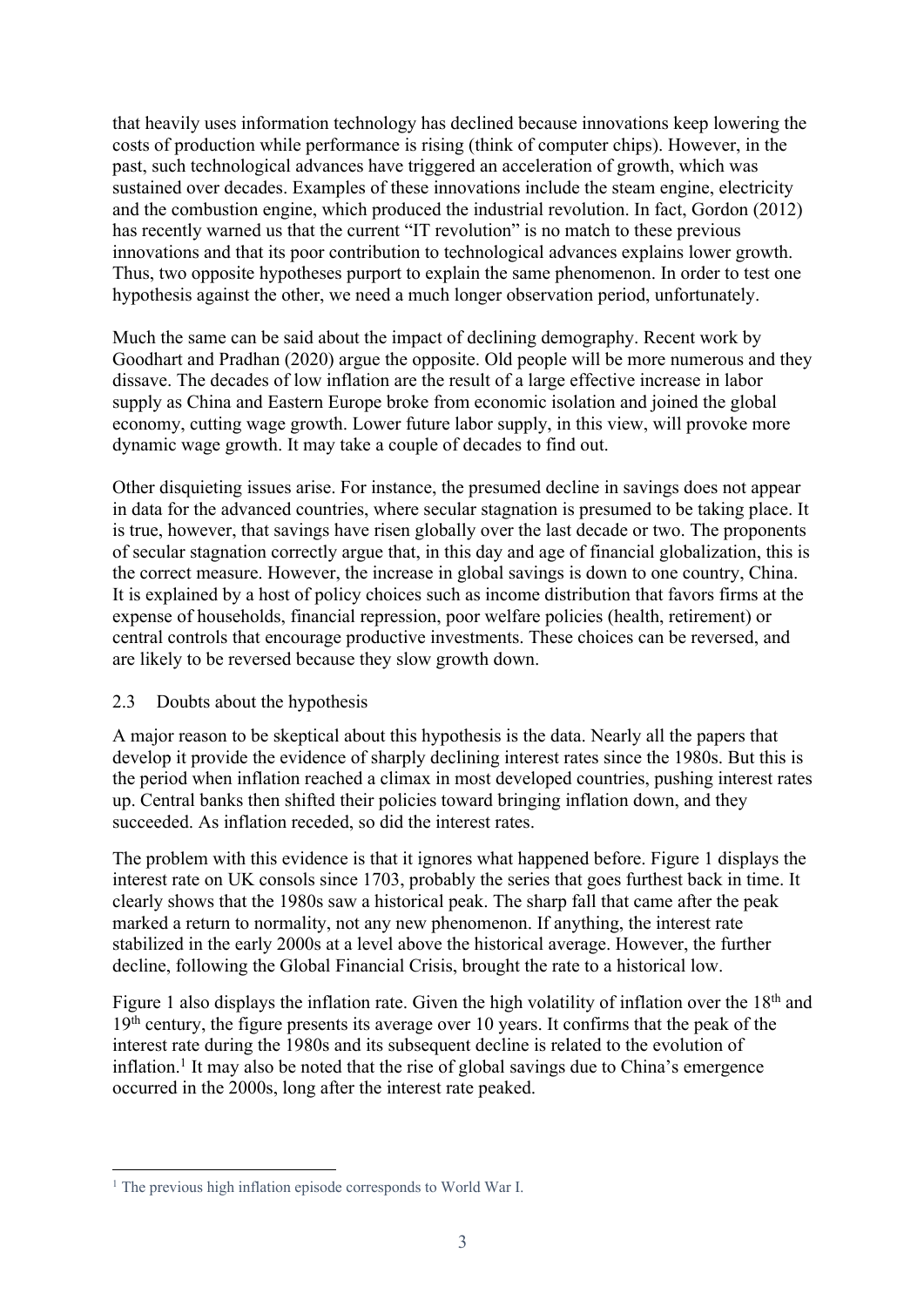Figure 1. Interest rates on UK consols (perpetual bonds) and inflation (10 year average) 1703-2020



Source: FRED, Federal Reserve Bank of Saint-Louis

An important caveat is in order. What matters for borrowers and lenders is not the nominal interest rate shown in Figure 1. Because inflation erodes the value of assets, they care about the difference between the nominal interest rate and the inflation rate, the real interest rate. It is displayed in Figure 2, using the same data as in Figure 1, after averaging the annual numbers over the previous ten years because the real rates were highly volatile until the 19<sup>th</sup> century. Because the interest rate has declined alongside inflation since the 1980s, the muchvaunted decline in the real rate is smaller than that of the real interest rate and the level reached in 2020 is not the lowest ever, far from it. In comparison with the decline in 1930s – the period that prompted Hansen to formulate the secular stagnation hypothesis – the recent experience looks trivial.





Source: FRED, Federal Reserve Bank of Saint-Louis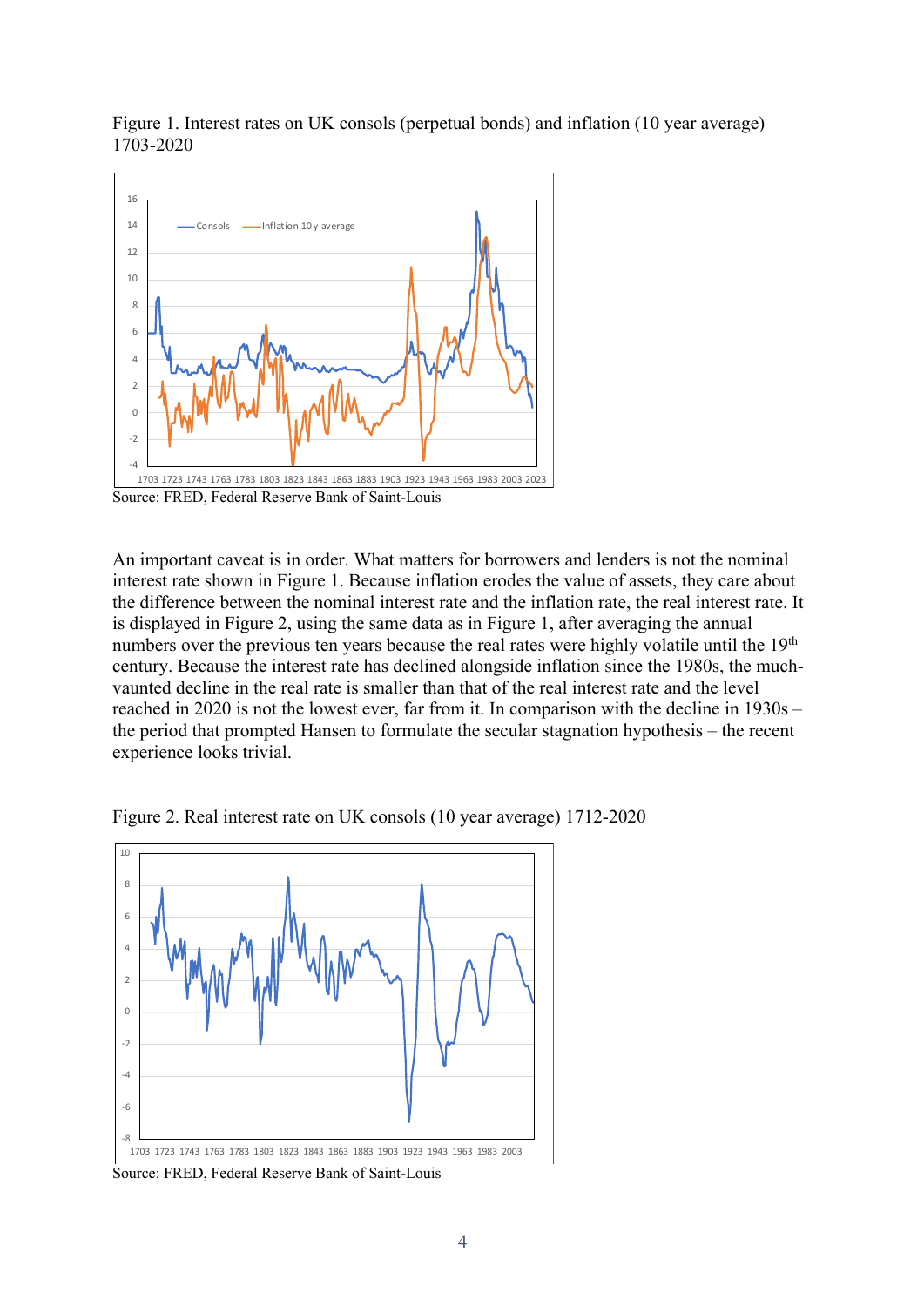## **3. Two theories of ultra-low interest rates**

### 3.1 Secular stagnation

Secular stagnation predicts that interest rates are low because savings exceed productive investments, for a variety of possible reasons explained above. It may well be that, then, there is no positive interest rate that brings savings exceed investments to the same level so that interest rates must actually be negative. This, in turns, force central banks to keep interest rates low or even negative.

### 3.2 Monetary policy in a vicious cycle

A very different interpretation of why interest rates are currently low emphasizes the role of monetary policy (Borio et al. 2019). It comes in two steps. The first step is the elimination of inflation in the 1980s. With prices rising in some countries at double-digit rates in the 1970s, central banks changed their strategies. They recognized that inflation cannot increase without monetary policy acquiescence, a point made much earlier by Milton Friedman. Therefore, they decided to focus on bringing inflation down. They cut sharply the rate of growth of the money supply, accepting whatever interest rate it may take, which explains the peaks of the early 1980s. As inflation receded, so did interest rates. By the late 1980s, central banks could declare victory. Then, one after another, the central banks adopted the inflation targeting strategy that still dominates even though it has been adjusted subsequently. The strategy consists in steering the short-term interest rate to achieve the inflation target, whatever it means for the money supply.

The second step starts with the Global Financial Crisis of 2008. Facing a sharp recession, which possibly could lead to a 1930s style depression, central banks slashed their interest rates all the way to the effective lower bound around zero. At the same time, they recognized their responsibility regarding financial stability and resorted to QE, both to provide financial markets with abundant liquidity and thus alleviate stress on the financial markets. They also intended to supplement the effect of ultra-low interest rates in support of growth. Furthermore, they sought to buttress the credibility of this approach by committing to keep the interest rates low for long. In so doing, they also tried to lower longer-term interest rates. These efforts were largely successful.

Unfortunately, in the developed countries, the governments focused on their budget deficits because they had allowed their public debts grow fast in the wake of the Global Financial Crisis. This was a premature withdrawal of fiscal policy support. It had a negative impact on growth and consequently on inflation. The central banks, therefore, were led to keep interest rates low for much longer than they initially intended. While the Fed finally raised its interest rates, still to relatively low levels, the ECB never did so, mainly because of the need to offset widespread fiscal austerity.

The result is that central banks have found themselves caught in a vicious circle, previously seen in Japan. Having reached the effective lower bound or remained close to it, they had lost the use of their key instrument, the policy interest rate. In order to counteract the perception that they run out of ammunitions, they had to reaffirm their commitment to low for long interest rates. When the Covid crisis occurred, they were largely out of the game, except that they restarted QE, primarily to prevent a financial crisis to occur on top of the health crisis. They claimed that QE was an effective substitute for the interest rate. QE may have helped a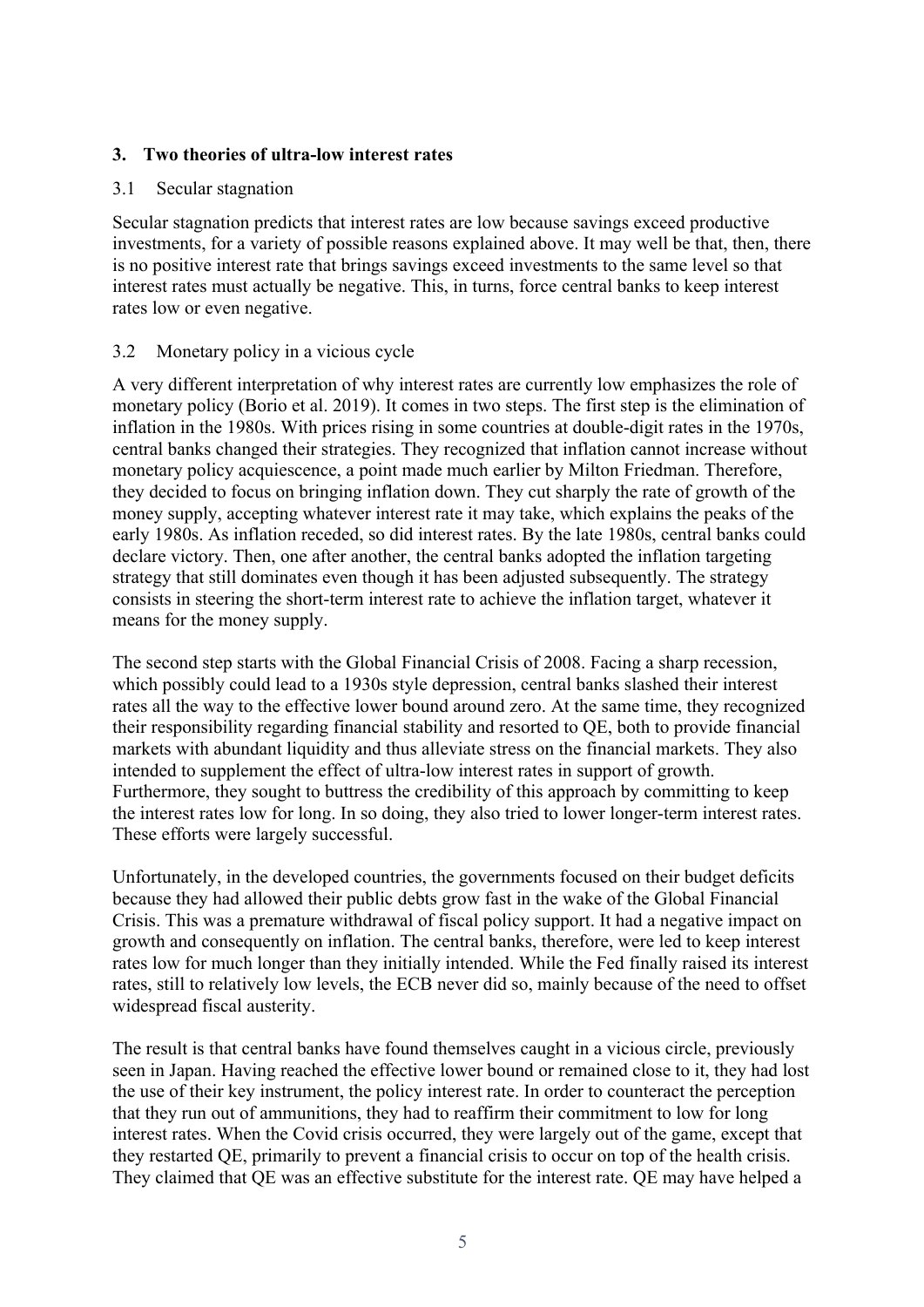bit to stabilize the economy, but not much (Kempf and Pastor, 2020). Fortunately, fiscal policies took over.

It seems implausible that monetary policy does not explain, partly at least, the low interest rate phenomenon. There is no dispute that central banks control the short-term interest rate and that the low-for-long commitment – plus Japanese-style interventions along the yield curve – has also strongly influenced longer-term interest rates. These interpretations well explain the evolution of interest rates after the peak of the early 1980s as well as the further decline after the Covid crisis. The question is whether we need the secular stagnation hypothesis to complement the monetary policy interpretation. At this stage, we do not have enough evidence to answer that question. It may well that the Covid crisis will provide the needed evidence.

# **4. The Post-Covid test**

The proponents of the secular stagnation hypothesis maintain that the interest rates will remain low and growth subdued for the indefinite future. The alternative interpretation, which emphasizes monetary policy, opens up the possibility that interest rates rise and that growth solidifies at higher levels. The likely end of the health crisis – when the coronavirus remains active but on a small scale – may tell us which interpretation is correct, or not.

The monetary interpretation rests on the observation that fiscal policies have not been used to stabilize the economy, in effect forcing central banks to carry that responsibility. During the Covid crisis, fiscal policies have promptly shifted. Budget deficits have reached scales unprecedented in peace time. They were mostly aimed at protecting people and firms during lockdowns and other social distancing measures. As these measures end, will budget deficits be promptly reduced? The risk that the economic recovery is weak or, more likely, not sustained beyond the initial bounce back, suggests that fiscal policy could remain strongly supportive of growth for an extended period, in contrast of the quick scaling-down that followed the Global Financial Crisis.

According to the secular stagnation hypothesis, these considerations are largely moot. After the initial spurt of post-pandemic growth, interest rates will remain ultra-low. If the secular stagnation hypothesis is invalid, we can distinguish four cases. They show that, in the end, it is the stance of fiscal policy, not monetary policy, that will determine what the judgment about the secular stagnation hypothesis will be. The reason is that the monetary policy interpretation presented above concerns the period after the Great Financial crisis during which governments refrained from using fiscal policy as a macroeconomic stabilizing tool, in effect forcing the hands of central banks.2

# 4.1 Expansionary fiscal and monetary policies.

In this case. both governments and central banks are keen to make sure that the recovery from the Covid crisis is sustained. They will keep fiscal and monetary policies supportive of growth and accept some inflation. The central banks will keep their policy rates low, raising them by less than inflation to keep real interest rates down and quite possibly negative. Even if central banks still pledge low for long policy rates, longer-term interest rates will rise because they are set by the financial markets, which will be concerned by inflation.

<sup>&</sup>lt;sup>2</sup> This relationship between fiscal and monetary policies is developed at length in Bartsch et al. (2021).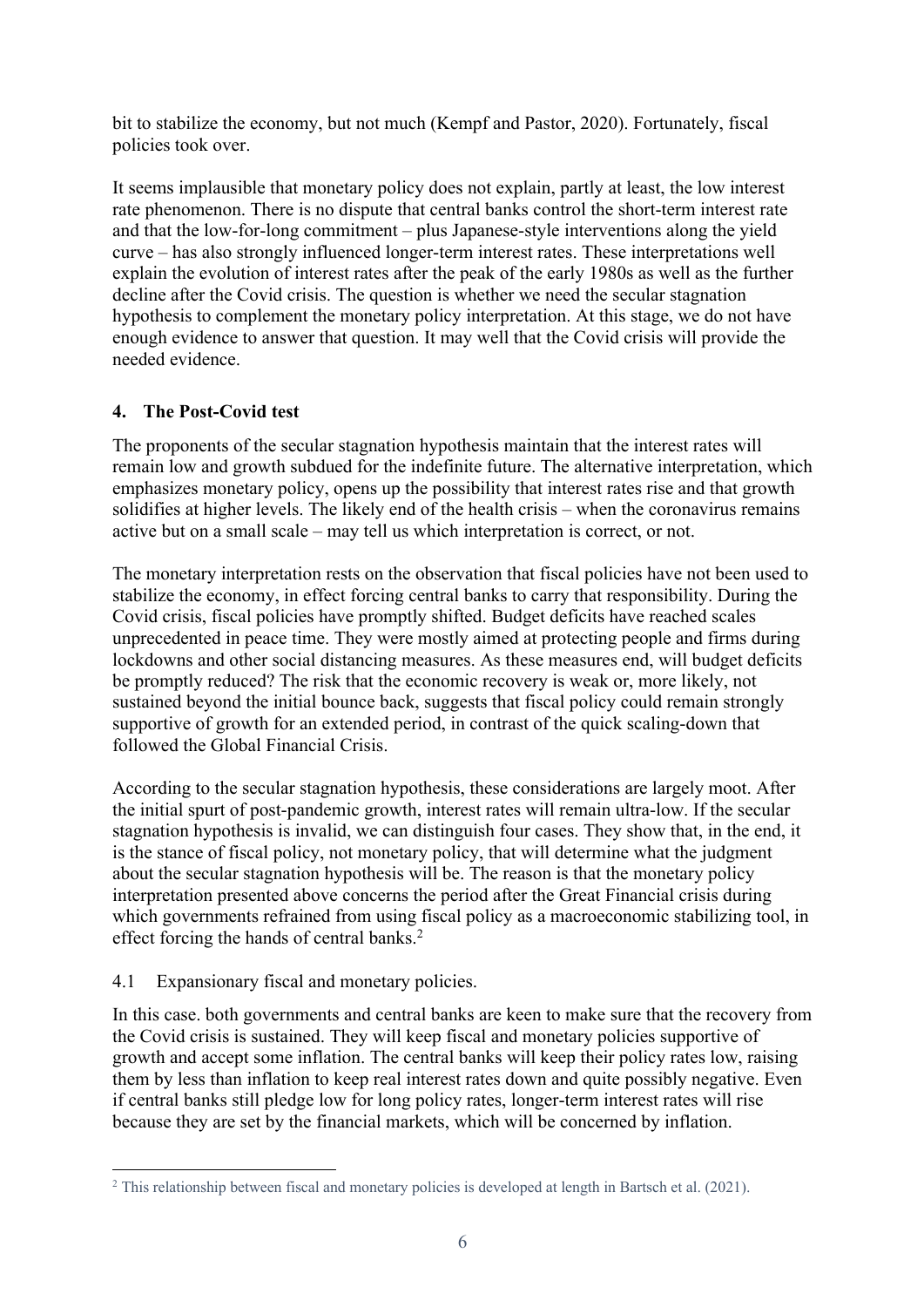Fast growth along with higher inflation and longer-term interest rates will disprove the secular stagnation hypothesis.

4.2 End of fiscal expansion, continuing monetary policy laxity.

If instead governments shift their attention to containing inflation and change the stance of their policies, firms and wage-earners could well be concerned that the recovery will be soon weakening, and they will keep wage and price increases at bay. This will be a remake of the 2010s, with moderate growth and low interest rates.

The secular stagnation hypothesis will live on, even if it is incorrect.

4.3 Expansionary fiscal policy, monetary policy moves to tightening.

If it is the central banks that move to raise the interest rates while fiscal policies remain expansionary, the outcome will be high interest rates. Depending on how far central banks tighten, growth may be sustained. Even if tight monetary policies bring the recovery to an end, high interest rates will be high.

In both instances, the secular stagnation hypothesis will be disproved.

4.4 End of fiscal expansion, monetary policy tightening.

Finally, if both policies cease to support the economy, growth will be slow and interest rates will remain ultra-low. This will provide support to the secular stagnation hypothesis, even if it is incorrect.

# **5. When and how will we know the answer?**

5.1 The rise in inflation: temporary or permanent?

Inflation is already rising, chiefly because primary commodity prices and transport costs are recovering from the very low levels reached at the height of the pandemic. This is not a source of concern because it represents a return to the status quo that prevailed before the crisis. Much the same may happen for a range of goods and services, the production of which requires intermediary products that are slow to recover from the pandemic slump. Shortages will cause the corresponding prices to rise but these shortages are likely to be temporary. If all these prices stabilize and nothing else happens, we will have seen a spike in inflation rates that will soon disappear. Central banks currently claim that they do not need to take action precisely because this is their central forecast.

This benign scenario is not the only possibility, however. Inflation may rise durably for a number of related reasons. First, even a temporary inflationary spike may trigger longerlasting inflation. As prices rise, wage-earners see their purchasing power decline and ask for wage increases. As firms face higher costs, they will need to raise their prices. This is the socalled wage-price spiral. The spiral is more likely to occur if the recovery from the Covid crisis is strong. In that case, firms will need to rapidly expand their labor forces, which will put them in a weak position to resist demands for higher wages. At the same time, facing strong demand for the products, they will be reassured that they can recoup higher costs by raising prices.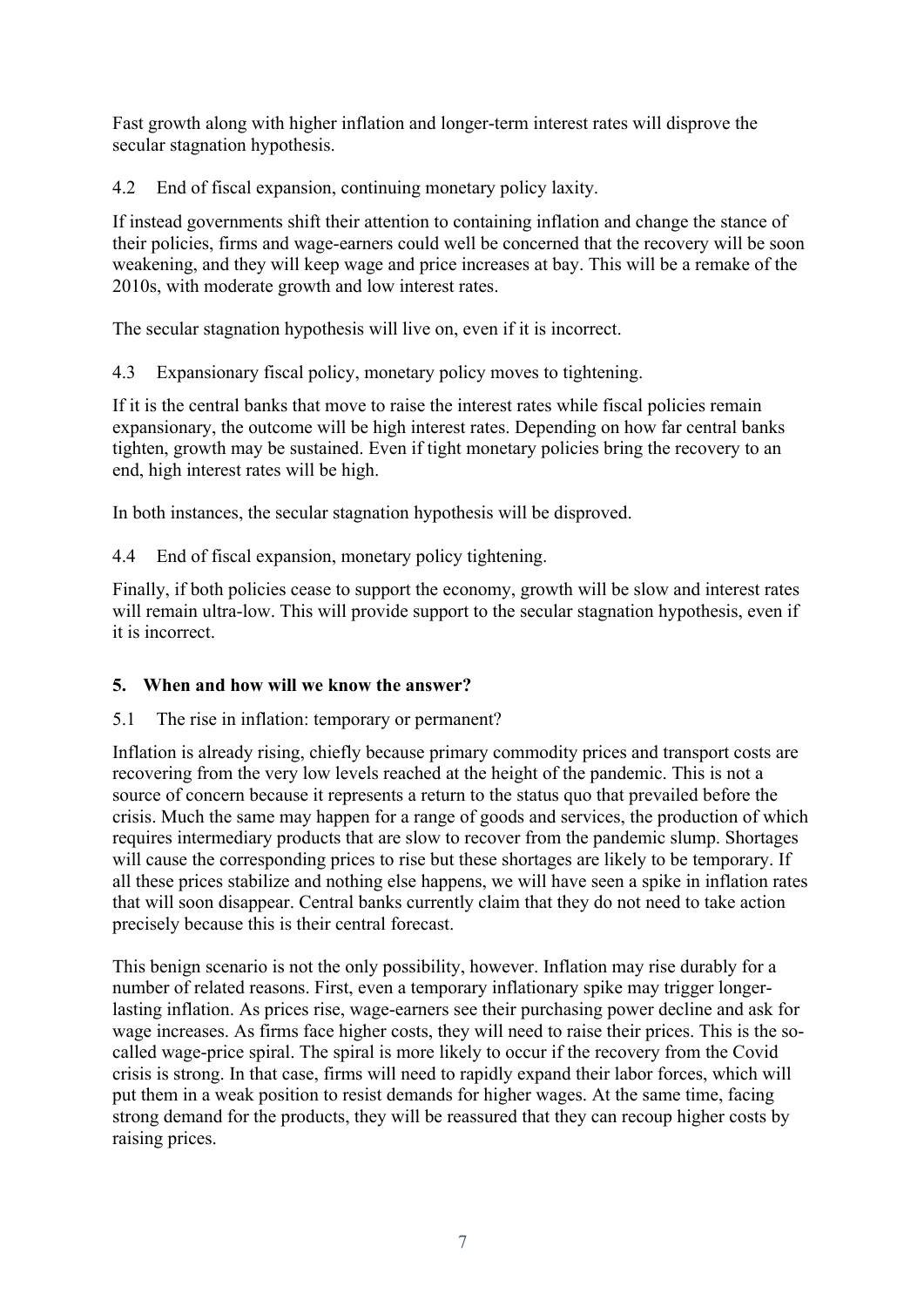## 5.2 The fiscal policy stance

The key question for the post-Covid test concerns the stance of fiscal policies over the next couple of years. The debate is under way in Europe. The NextGenerationEU program adopted by the European Union represents a major institutional change but, spread as it is over several years, it is unlikely to be sufficient should growth peter out. Some governments are currently thinking about adding more national fiscal policy support.

In the US, this debate is settled. The current administration is intent on carrying out substantially increased levels of spending over the next couple of years. Two programs, one adopted in February and one currently in the process of approval, mobilize large amounts that will definitely boost growth. Another debate is whether this initial boom will raise inflation temporarily or permanently. Part of the answer to this question rests with the Federal Reserve. Under its traditional practice, the Fed should soon raise its interest rate to pre-empt a permanent increase in the inflation rate above the 2% target. However, the new monetary policy strategy of the Fed, average inflation targeting, explicitly calls for keeping inflation above target to make up for the undershooting of recent years. No one, including the Fed itself, knows how this strategy will play out.

A plausible outcome is that described in Section 4.1: years of inflation overshooting, fueled by strongly expansionary fiscal policy and accommodating monetary policy, a combination not seen since the inflationary years in the 1970s. It seems unlikely, however, that the Fed will tolerate the return to the inflation rates seen during these years. In order to prevent such an outcome, it will have to raise its interest rate, strongly and durably. That scenario, which corresponds to Section 4.3, would likely bring to an end the era of ultra-low interest rates in the US. Both scenarios stand to invalidate the secular stagnation hypothesis since they involve continuing fiscal expansion.

### 5.3 Transmission from the US

The next question is whether this change would be limited to the US. The short answer is: probably not. The US economy is the largest in the world, so a rapid expansion there has a wide impact. In addition, its financial markets dominate the global financial situation. There is much evidence that interest changes in the US affect worldwide interest rates. Finally, the US combination of large budget deficits, tightening monetary policy and rapid growth is known to generally result in exchange rate appreciation. For other countries, that means an exchange rate depreciation, which tends to raise the inflation rate. Central banks elsewhere are likely to respond by raising their own interest rates, signaling the end of ultra-low interest rates.

# 5.4 Central banks and public debts

It is highly possible, therefore, that central banks are about to normalize their interest rates, returning them to historical levels as shown in Figures 1 and 2. This normalization will not come without risks, though. For instance, a rapid increase of interest rates, stands to complicate the situation of highly indebted governments that have enjoyed a long period of cheap borrowing and debt service. With public and private debts historically high in many advanced countries, pressure on central banks to show restraint is bound to grow. This could result in inflation rates significantly above the 2% norm. In that case, interest rates would still increase in nominal terms but remain low in real terms. In fact, the combination high inflation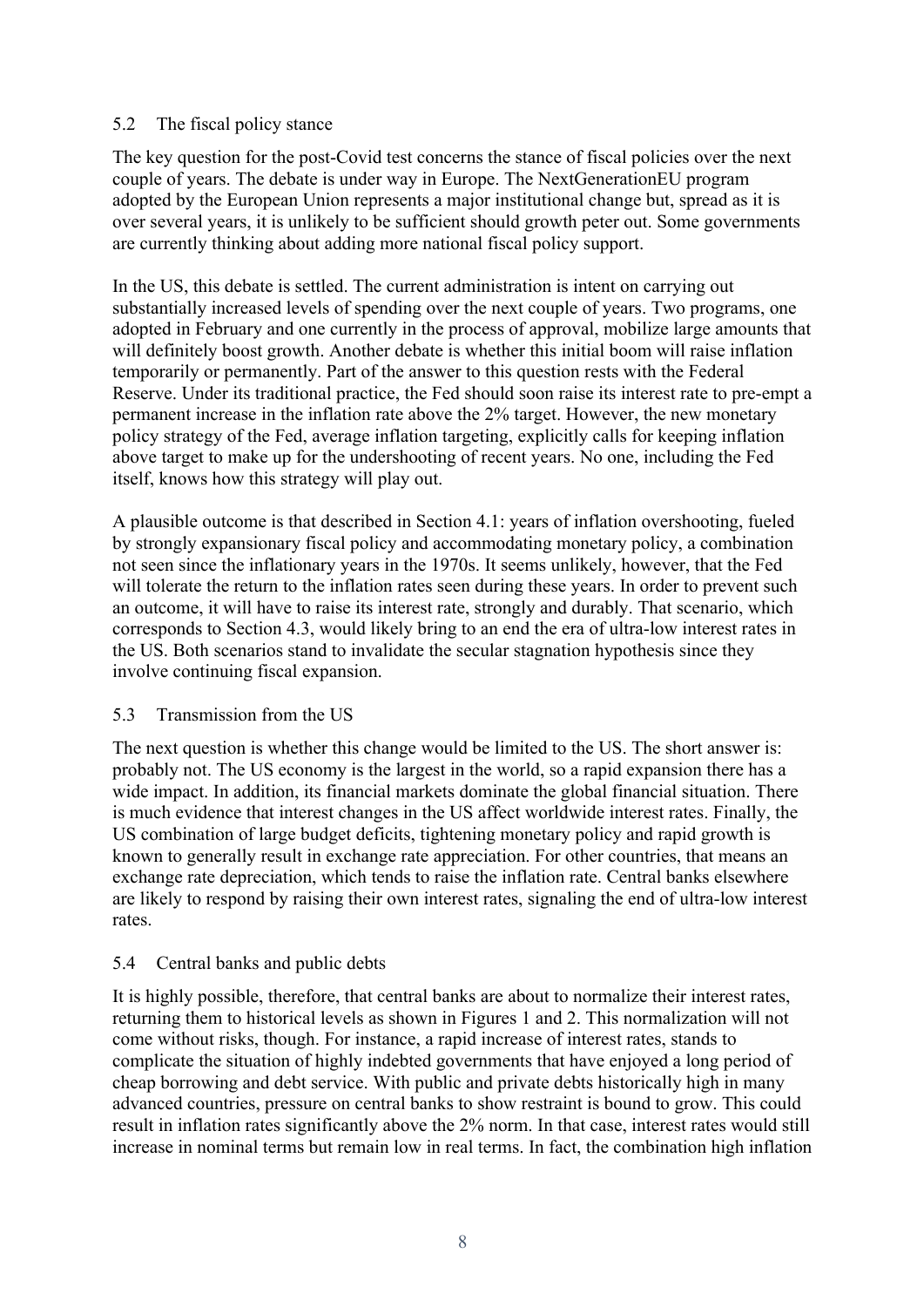rates and relatively low real interest rates has historically been the implicitly chosen way of eroding large public debts.

Although they are independent (in the developed countries, at least), central banks will not want to be blamed for higher taxes or even public or private debt crises. They could also be concerned that raising the interest rate may provoke a sharp fall in stocks and that a strong appreciation of the exchange rate could hurt exports. The coalition of government, financial markets and exporters is formidable.

But then, keeping interest rates low while the economy expands fast will allow inflation to rise and therefore lead to low, quite possible negative, real interests, which will a boon to highly indebted governments. While this may be seen as a vindication of the secular stagnation hypothesis, it is not, since it depends entirely on central bank decisions. Yet, in that case, both camps may claim victory.

# **6. Conclusion**

The long period of very low interest rates during which central banks have been unable to bring inflation up to their chosen target can be explained by the reluctance of governments to use fiscal policy as a macroeconomic instrument. This reluctance was largely driven by large public debts but also by the view that the fiscal instrument is not effective. This led central banks to assume alone the task of macroeconomic stabilization. In the wake of the Global Financial Crisis, they brought their interest rates down to the effective lower bound. At that stage, they had lost most of their macroeconomic firepower and inflation lingered below target.

When the Covid pandemic, nearly all governments forcefully stepped in. Arguably, they were foremost motivated by the need to absorb the shock that social distancing measures were creating. Paradoxically, perhaps, they may have recovered the taste for taking responsibility for macroeconomic stabilization even though their indebtedness has risen to new highs. If the governments continue support the economy, the central banks will have an opportunity of escaping the effective lower bound trap.

The advanced countries entered the Covid crisis with the pessimistic outlook of an indefinite continuation of secular stagnation. Although the pandemic has been a huge disaster in many dimensions, it will be a silver lining if, indeed, we escape this pessimistic outlook. The US seem well poised to reach that outcome. If they do, the rest of the world could well follow suite.